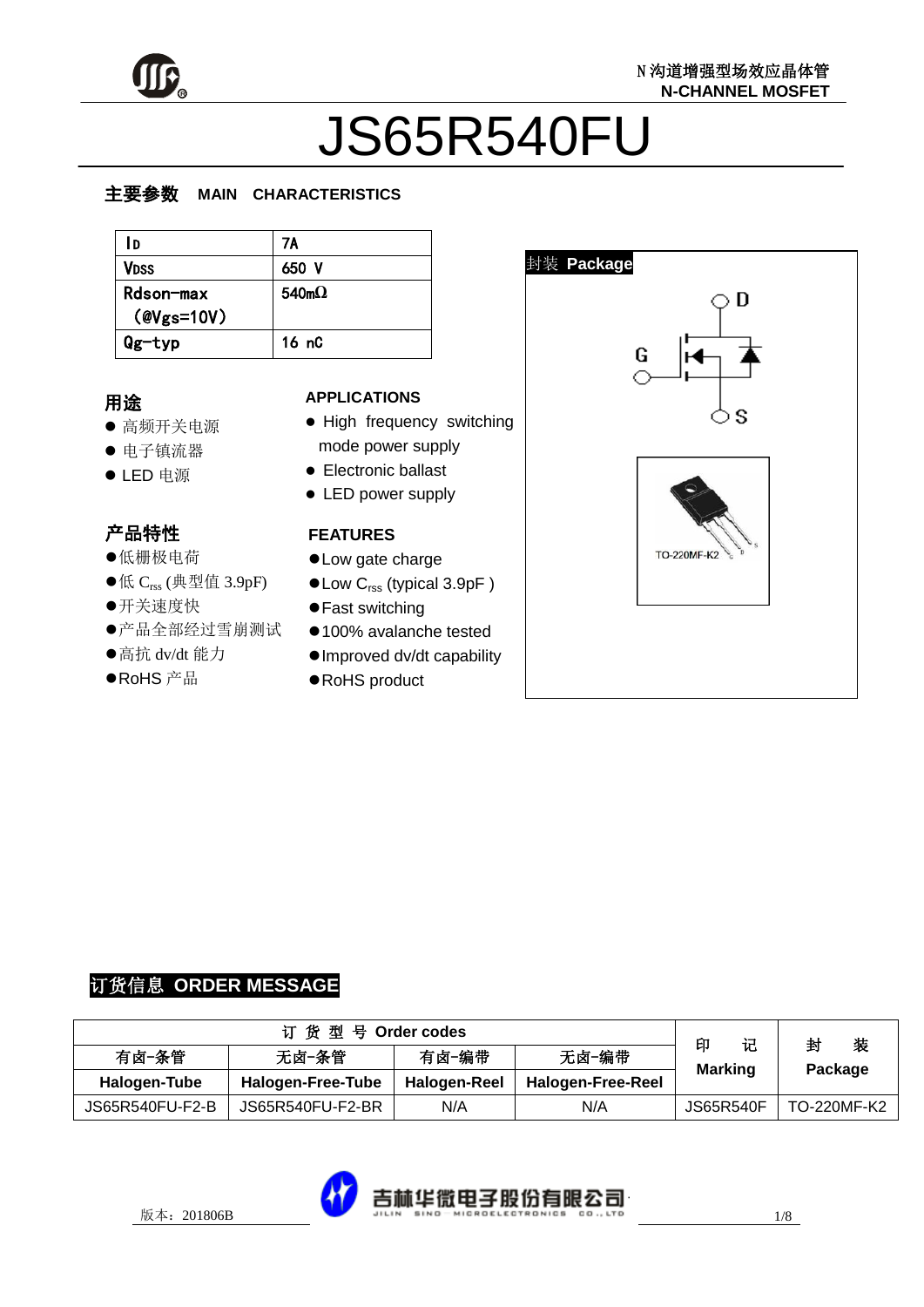

# 绝对最大额定值 **ABSOLUTE RATINGS** (Tc=25℃)

| 项<br>目<br><b>Parameter</b>                                       | 号<br>符<br><b>Symbol</b>     | 数<br>值<br><b>Value</b> | 单<br>位      |
|------------------------------------------------------------------|-----------------------------|------------------------|-------------|
|                                                                  |                             | <b>JS65R540FU</b>      | <b>Unit</b> |
| 最高漏极一源极直流电压<br>Drain-Source Voltage                              | V <sub>DSS</sub>            | 650                    | V           |
| 连续漏极电流                                                           | $T = 25^{\circ}$<br>$I_D$   | $5.6*$                 | A           |
| <b>Drain Current</b><br>-continuous                              | $T=100^{\circ}$             | $5.0*$                 | A           |
| 最大脉冲漏极电流(注1)<br>Drain Current - pulse<br>(note 1)                | I <sub>DM</sub>             | $24*$                  | A           |
| 最高栅源电压<br>Gate-Source Voltage                                    | $V$ <sub>GSS</sub>          | ±30                    | $\vee$      |
| 单脉冲雪崩能量(注2)<br>Single Pulsed Avalanche<br>Energy (note 2)        | $E_{AS}$                    | 160                    | mJ          |
| 雪崩电流 (注1)<br>Avalanche Current (note 1)                          | $I_{AR}$                    | 4.0                    | A           |
| 重复雪崩能量(注1)<br>Repetitive Avalanche<br>Energy (note 1)            | $\mathsf{E}_{\mathsf{AR}}$  | 0.4                    | mJ          |
| 二极管反向恢复最大电压变<br>化速率(注3)<br>Peak Diode Recovery dv/dt<br>(note 3) | dv/dt                       | 15                     | V/ns        |
| 耗散功率                                                             | $P_D$<br>$T_c = 25^{\circ}$ | 31.7                   | W           |
| <b>Power Dissipation</b>                                         | -Derate<br>above 25°C       | 0.25                   | W/°C        |
| 最高结温及存储温度<br>Operating and Storage<br>Temperature Range          | $T_J$ , $T_{STG}$           | $-55 - +150$           | °C          |
| 引线最高焊接温度<br>Maximum Lead Temperature<br>for Soldering Purposes   | $T_{L}$                     | 300                    | °C          |

\*漏极电流由最高结温限制

\*Drain current limited by maximum junction temperature

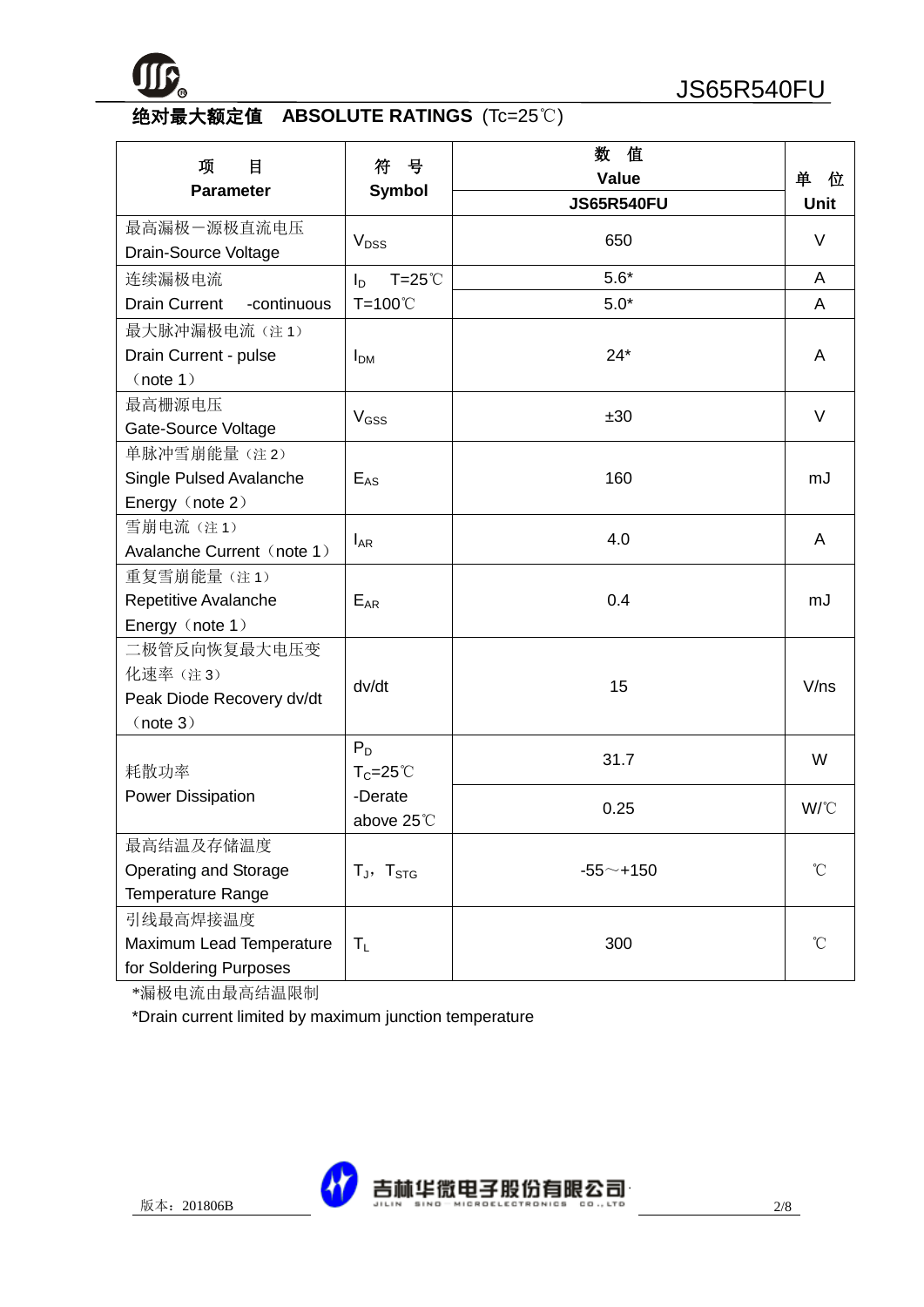**TTC** 

**<sup>R</sup>** JS65R540FU

| 项<br>目                                       | 符<br>号                  | 测试条件                                                                                  | 最小  |                          |                          | 典型 最 大单 位     |
|----------------------------------------------|-------------------------|---------------------------------------------------------------------------------------|-----|--------------------------|--------------------------|---------------|
| <b>Parameter</b>                             | <b>Symbol</b>           | <b>Tests conditions</b>                                                               | Min |                          |                          | Typ Max Units |
| 关态特性 Off-Characteristics                     |                         |                                                                                       |     |                          |                          |               |
| 漏一源击穿电压                                      |                         |                                                                                       |     |                          |                          |               |
| Drain-Source Voltage                         | <b>BV<sub>DSS</sub></b> | $I_D=250\mu A$ , $V_{GS}=0V$                                                          | 650 |                          |                          | V             |
| 击穿电压温度特性                                     |                         | $\Delta BV_{DSS}/\Delta$  l <sub>D</sub> =250µA, referenced<br>to                     |     |                          |                          |               |
| Breakdown Voltage Temperature<br>Coefficient | $T_{\rm J}$             | 25°C                                                                                  |     | 0.65                     |                          | $V^{\circ}C$  |
| 零栅压下漏极漏电流                                    | $I_{DSS}$               | $V_{DS} = 650V, V_{GS} = 0V,$<br>$\mathsf{T}_{\mathsf{C}}$ =25 $^\circ\!{\mathbb{C}}$ |     | $\overline{\phantom{a}}$ | 10                       | μA            |
| Zero Gate Voltage Drain Current              |                         | $V_{DS} = 650V$ , T <sub>C</sub> =125°C                                               |     |                          | 100                      | μA            |
| 正向栅极体漏电流                                     |                         |                                                                                       |     |                          |                          |               |
| Gate-body leakage current,                   | l <sub>GSSF</sub>       | $V_{DS}=0V$ , $V_{GS}=30V$                                                            |     | $\blacksquare$           | 100                      | nA            |
| forward                                      |                         |                                                                                       |     |                          |                          |               |
| 反向栅极体漏电流                                     |                         |                                                                                       |     |                          |                          |               |
| Gate-body leakage current,                   | <b>I</b> GSSR           | $V_{DS} = 0V$ , $V_{GS} = -30V$                                                       |     |                          | $-100$                   | nA            |
| reverse                                      |                         |                                                                                       |     |                          |                          |               |
| 通态特性 On-Characteristics                      |                         |                                                                                       |     |                          |                          |               |
| 阈值电压                                         |                         | $V_{DS} = V_{GS}$ , $I_D = 250 \mu A$                                                 | 2.5 | $\blacksquare$           | 4.0                      | V             |
| <b>Gate Threshold Voltage</b>                | $V_{GS(th)}$            |                                                                                       |     |                          |                          |               |
| 静态导通电阻                                       |                         |                                                                                       |     |                          |                          |               |
| <b>Static Drain-Source</b>                   | $R_{DS(ON)}$            | $V_{GS} = 10V$ , $I_{D} = 4.0A$                                                       |     | 540                      | 620                      | $m\Omega$     |
| On-Resistance                                |                         |                                                                                       |     |                          |                          |               |
| 正向跨导                                         |                         | $V_{DS}$ = 20V, $I_{D}$ =3.5A (note 4)                                                |     | 5.5                      |                          | S             |
| <b>Forward Transconductance</b>              | $g_{fs}$                |                                                                                       |     |                          |                          |               |
| 动态特性 Dynamic Characteristics                 |                         |                                                                                       |     |                          |                          |               |
| 输入电容                                         | $\mathrm{C_{iss}}$      | $V_{DS} = 50V$ ,                                                                      |     | 632                      |                          | pF            |
| Input capacitance                            |                         | $V_{GS} = 0V$ ,                                                                       |     |                          |                          |               |
| 输出电容                                         | $C_{\rm oss}$           | $f=1.0MHz$                                                                            |     | 67                       | $\overline{\phantom{a}}$ | pF            |
| Output capacitance                           |                         |                                                                                       |     |                          |                          |               |
| 反向传输电容<br>Reverse transfer capacitance       | $C_{\text{rss}}$        |                                                                                       |     | 3.9                      |                          | pF            |



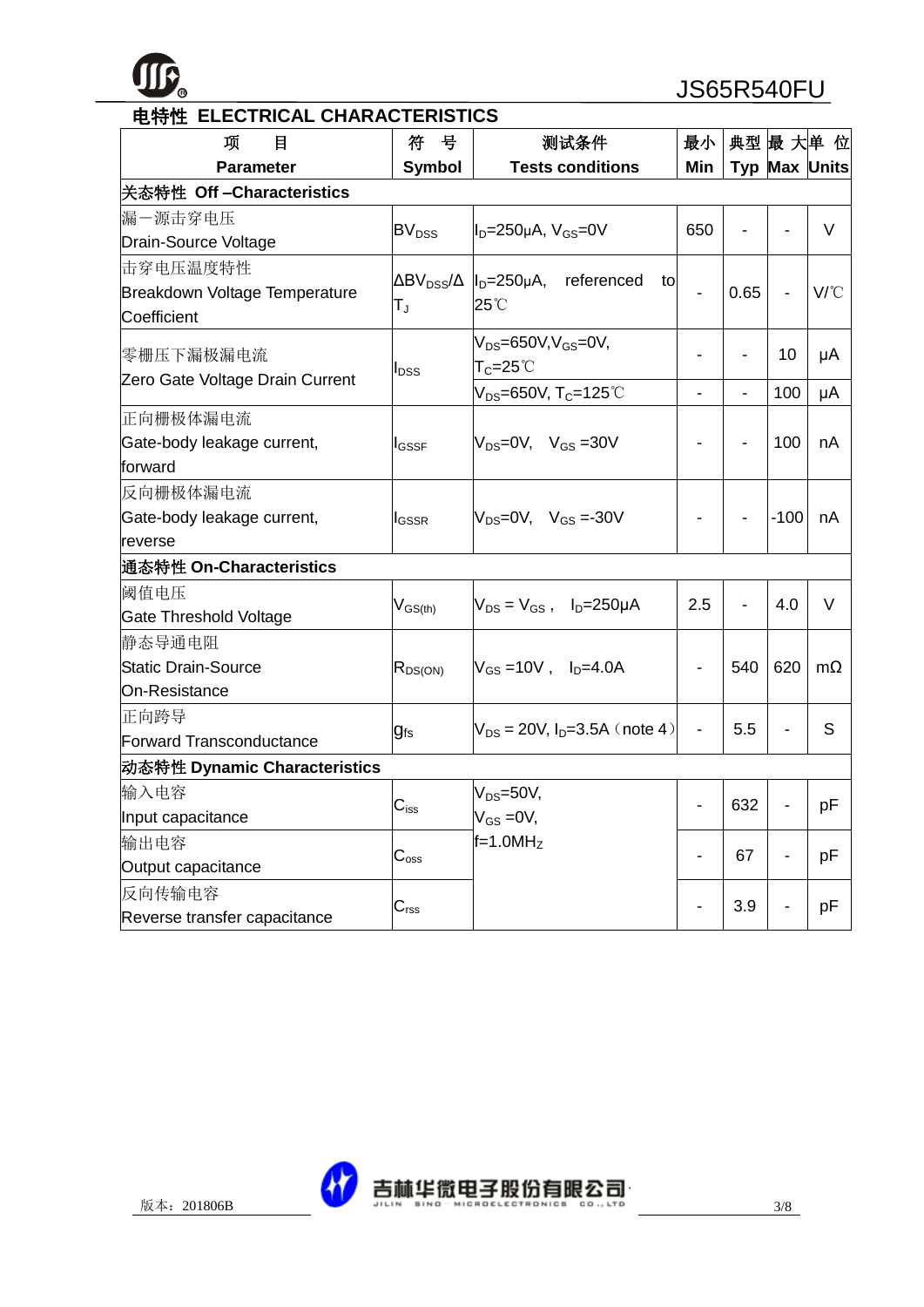

|  | 电特性 ELECTRICAL CHARACTERISTICS |
|--|--------------------------------|
|--|--------------------------------|

| 开关特性 Switching Characteristics |                            |                                                            |   |     |    |    |  |  |
|--------------------------------|----------------------------|------------------------------------------------------------|---|-----|----|----|--|--|
| 延迟时间 Turn-On delay time        | $ t_{d}$ (on)              | $V_{DD}$ =380V, I <sub>D</sub> =3.5A, R <sub>G</sub> =25Ω, |   | 5.5 |    | ns |  |  |
| 上升时间 Turn-On rise time         | t,                         | $VGS=10V$                                                  |   | 3.5 |    | ns |  |  |
| 延迟时间 Turn-Off delay time       | $t_d$ (off)                | (note 4, 5)                                                |   | 55  |    | ns |  |  |
| 下降时间 Turn-Off Fall time        | t <sub>f</sub>             |                                                            |   | 6.5 |    | ns |  |  |
| 栅极电荷总量 Total Gate Charge       | $\mathsf{Q}_{\mathsf{q}}$  | $V_{DS} = 520V$ ,                                          | - | 16  | 26 | nC |  |  |
| 栅一源电荷 Gate-Source charge       | $\mathsf{Q}_{\mathsf{gs}}$ | $ID=7.0A$                                                  |   | 3.6 |    | пC |  |  |
| 栅一漏电荷 Gate-Drain charge        | $\mathsf{Q}_{\mathsf{gd}}$ | $V_{GS} = 10V$<br>(note 4, 5)                              |   | 6.8 |    | пC |  |  |
| 栅电阻 Intrinsic gate resistance  | $R_G$                      | $f = 1$ MHz open drain                                     |   | 2.0 |    | Ω  |  |  |

| 正向最大连续电流                      |                            |                                              |          |     |     |        |
|-------------------------------|----------------------------|----------------------------------------------|----------|-----|-----|--------|
| Maximum Continuous Drain      | $TC = 25°C$                |                                              |          |     | 6.3 | A      |
| -Source Diode Forward Current |                            |                                              |          |     |     |        |
| 正向最大脉冲电流                      |                            |                                              |          |     |     |        |
| Maximum Pulsed Drain-Source   | $TC = 25$ <sup>o</sup> $C$ |                                              |          |     | 19  | A      |
| Diode Forward Current         |                            |                                              |          |     |     |        |
| 正向压降                          |                            |                                              |          |     |     |        |
| Drain-Source Diode Forward    | V <sub>SD</sub>            | $V_{\text{GS}} = 0V$ , $I_{\text{S}} = 7.0A$ |          | 0.9 | 1.2 | $\vee$ |
| Voltage                       |                            |                                              |          |     |     |        |
| 反向恢复时间                        |                            |                                              |          |     |     |        |
| Reverse recovery time         | lt <sub>rr</sub>           | $V_{GS}=0V$ , $I_F=I_S$                      |          | 250 |     | ns     |
| 反向恢复电荷                        |                            | $dl_F/dt = 100A/\mu s$                       | (note 4) | 2.2 |     |        |
| Reverse recovery charge       | $Q_{rr}$                   |                                              |          |     |     | μC     |

#### 热特性 **THERMAL CHARACTERISTIC**

| 项<br>目                       | 뮥<br>符        | 最大 Max            | 单<br>位         |
|------------------------------|---------------|-------------------|----------------|
| <b>Parameter</b>             | <b>Symbol</b> | <b>JS65R540FU</b> | <b>Unit</b>    |
| 结到管壳的热阻                      |               |                   |                |
| Thermal Resistance, Junction | $Rth(i-c)$    | 3.96              | $^{\circ}$ CMV |
| to Case                      |               |                   |                |
| 结到环境的热阻                      |               |                   |                |
| Thermal Resistance,          | $Rth(i-A)$    | 80                | $^{\circ}$ CMV |
| <b>Junction to Ambient</b>   |               |                   |                |

注释:

- 1:脉冲宽度由最高结温限制
- 2: Vgs=10V, V<sub>DD</sub>=50V, R<sub>G</sub>=25 Ω, 起始结温 TJ=25℃
- 3 : I<sub>SD</sub>≤7A,di/dt≤300A/µs,VDD≤BV<sub>DSS</sub>, 起始结温 TJ=25℃
- 4:脉冲测试:脉冲宽度≤300μs,占空比≤2%
- 5:基本与工作温度无关

Notes:

- 1: Pulse width limited by maximum junction temperature
- 2: Vgs=10V, V<sub>DD</sub>=50V, R<sub>G</sub>=25 Ω,Starting T<sub>J</sub>=25°C
- 3: I<sub>SD</sub>≤7A,di/dt≤300A/µs,VDD≤BV<sub>DSS</sub>, Starting T<sub>J</sub>=25℃
- 4: Pulse Test: Pulse Width ≤300μs, Duty Cycle≤2%
- 5: Essentially independent of operating temperature
- 版本:201806B 4/8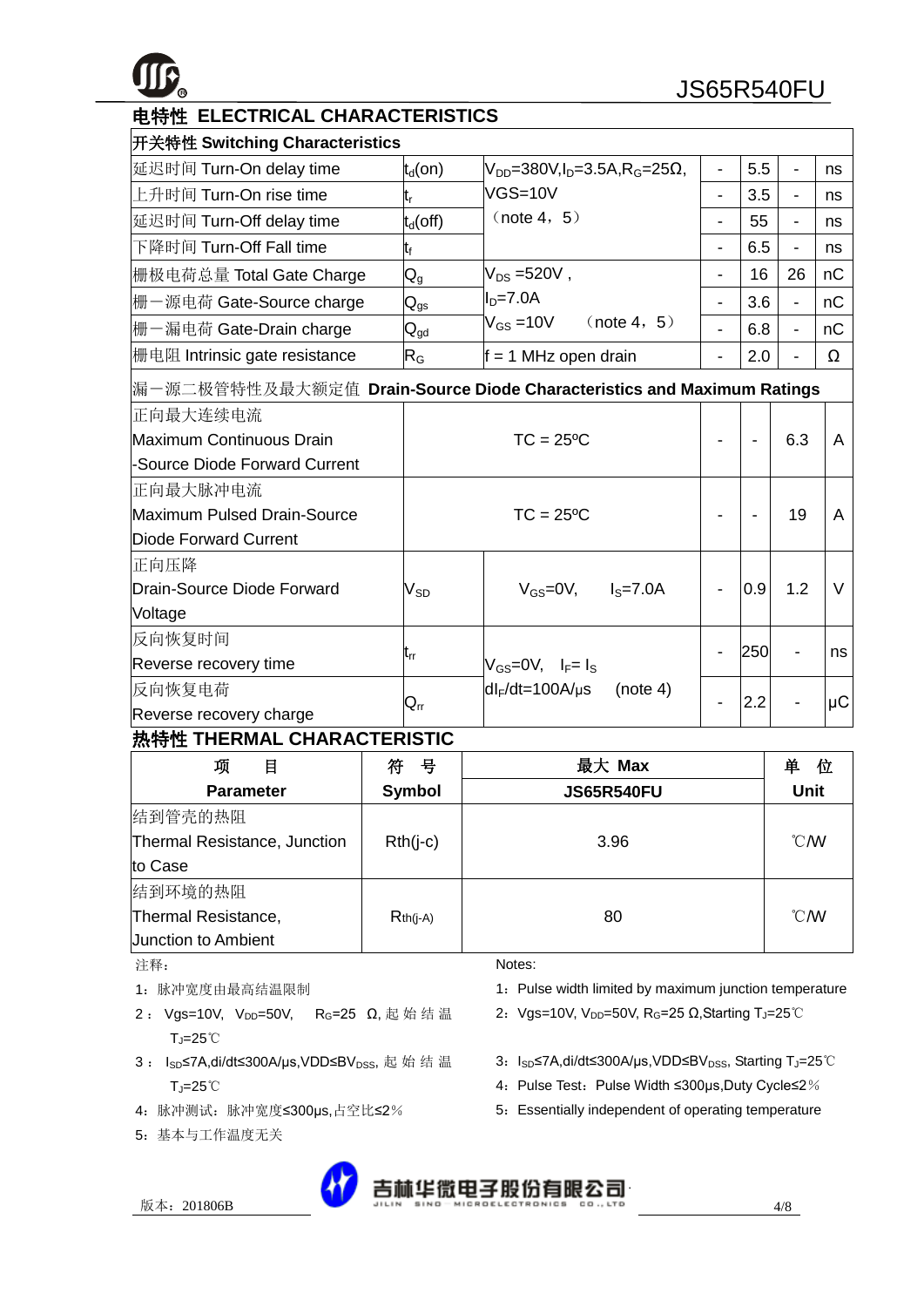

### 特征曲线 **ELECTRICAL CHARACTERISTICS (curves)**



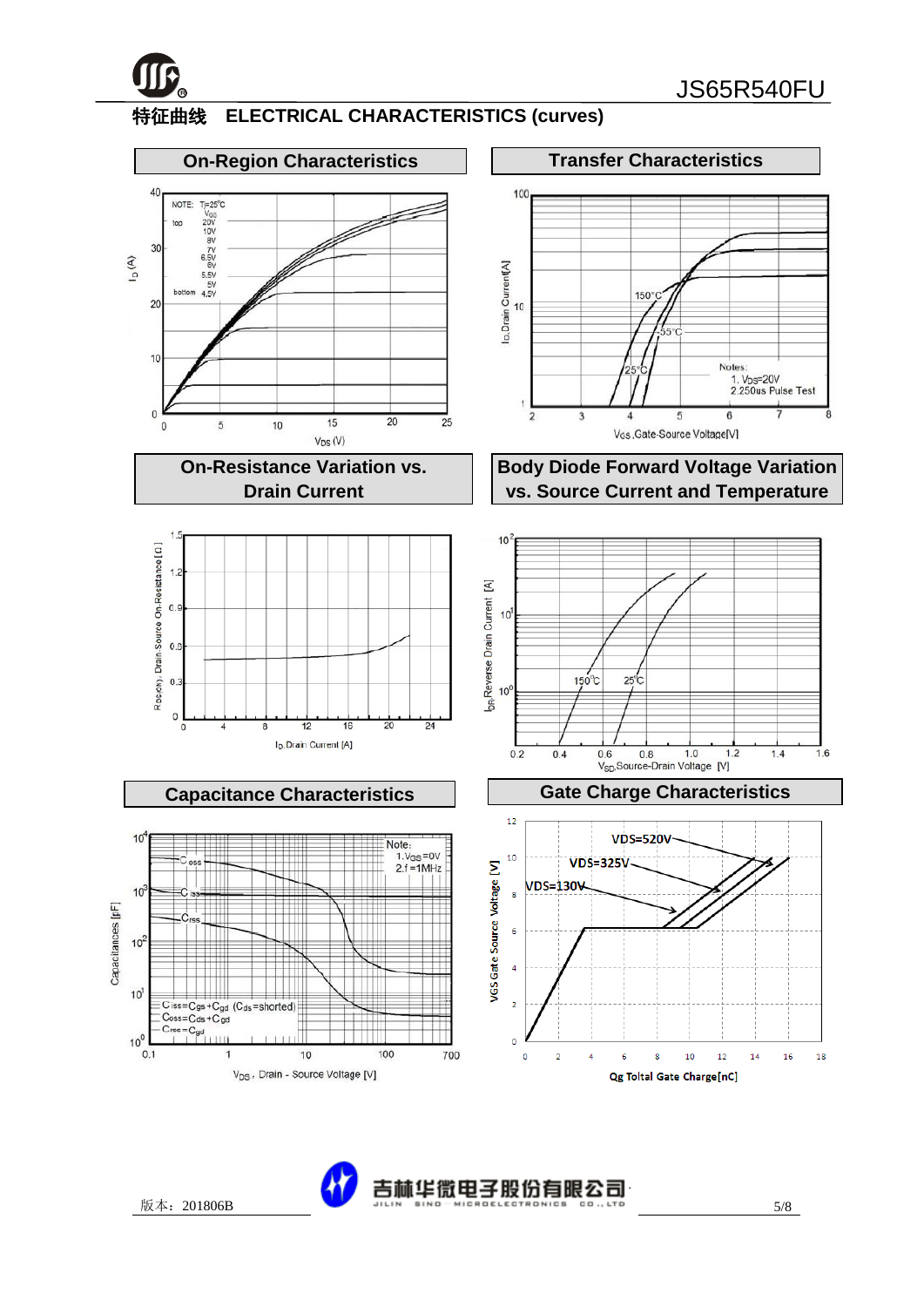

# 特征曲线 **ELECTRICAL CHARACTERISTICS (curves)**

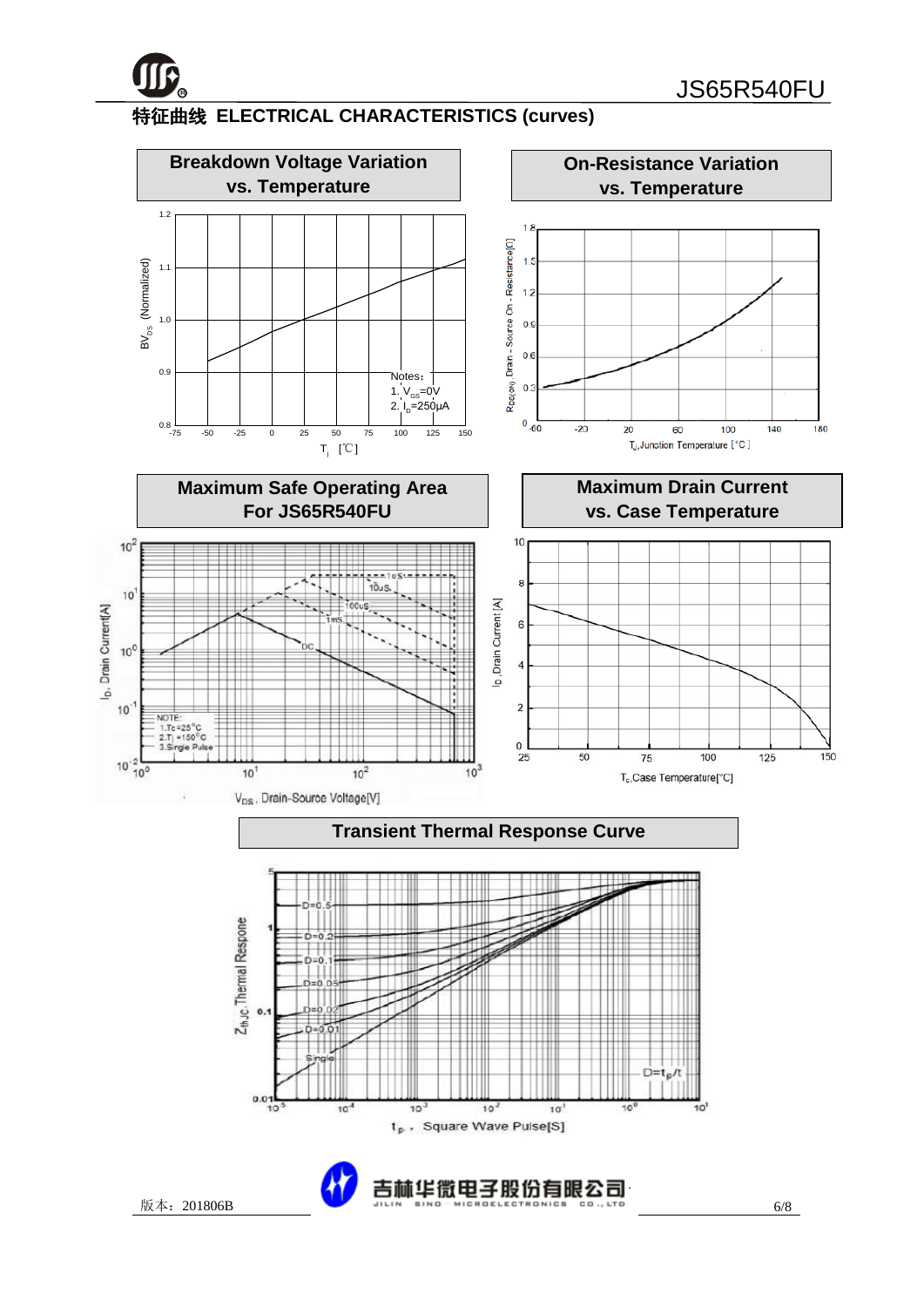

#### 外形尺寸 **PACKAGE MECHANICAL DATA**

£.

C

 $Q1$ 

Þ

#### **TO-220MF-K2**

单位 **Unit**:**mm**

3.28



|   | <b>SYMBOL</b> | mm     |          |  |  |
|---|---------------|--------|----------|--|--|
|   |               | MIN    | MAX      |  |  |
|   | A             | 4.5    | 4.9      |  |  |
|   | B             |        | 1.27     |  |  |
|   | b             | 0.59   | 0.79     |  |  |
|   | с             | 0.45   | 0.60     |  |  |
|   | D             | 15. 67 | 16.07    |  |  |
|   | D1            | 8.97   | 9.37     |  |  |
|   | 6             |        | 2.54TYPE |  |  |
|   | E             | 9.96   | 10.36    |  |  |
|   | F             | 2.34   | 2.74     |  |  |
|   | L             | 12.65  | 13.35    |  |  |
| C | Ll            | 1.80   | 2. 20    |  |  |
|   | Q             | 3. 2   | 3.4      |  |  |
|   | Q1            | 2.56   | 2.96     |  |  |
|   | ΦР            | 3.08   | 3.28     |  |  |